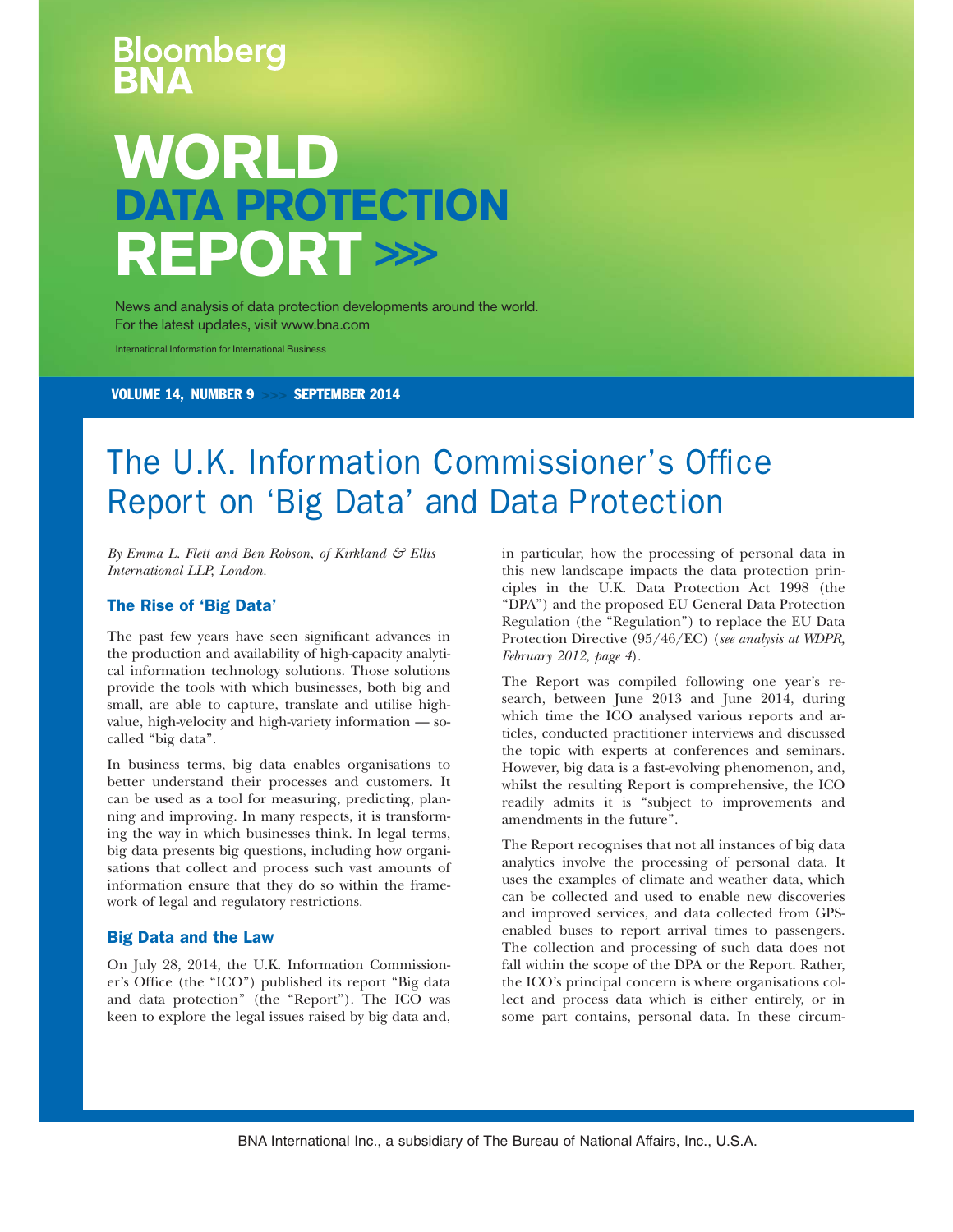stances, the ICO notes that such organisations ''must ensure they are complying with their obligations under the DPA''.

### It is clear that the ICO considers the current legal and regulatory landscape as being fit for purpose in the age of big data.

In 2012, the ICO published guidance (''Determining what is personal data'') on the definition of ''personal data'', which, broadly speaking, is data which relates to an identifiable living individual. The ''identifiable'' element means that either the data *per se* enables the individual to be identified, or the data combined with other information can enable the individual to be identified. In its Report, the ICO refers to certain examples of personal data which may feature in big data analytics. These include data from monitoring devices which are used on patients in clinical trials, mobile phone location data, data on purchases made with loyalty cards and biometric data from devices worn on the body.

The Report focusses on three key legal considerations in the context of processing personal data as part of big data analytics:

- $\blacksquare$  the need for a data processor to adhere to the first principle of the DPA (namely, fairness and lawfulness);
- $\blacksquare$  the need for a data processor to be clear with data subjects about the purpose for which their data will be processed; and
- **I** the need for processing of personal data to be aligned with the DPA's concept of ''data minimisation''.

#### The Condition of Fairness and Lawfulness

The Report notes that personal data must always be processed in accordance with the first data protection principle of the DPA, namely, fairness and lawfulness. Fairness, the ICO says, should be any organisation's first consideration in the context of big data analytics.

To ensure that the processing of personal data is fair, data processors need to be transparent with data subjects and consider the effect of such processing on those data subjects. The Report highlights the well-publicised example of the Target retail chain in the U.S., which used a complex algorithm to determine the due date of a woman's baby based on the dates of certain purchases from its stores. On the basis of this algorithm, a female high school student received coupons for pregnancy and baby products which Target deemed were appropriate to the stage of her pregnancy. The student's father complained to Target on the basis of her age and the fact that she was not pregnant, only to subsequently find out that she was. The Report notes that the U.S. has a different data protection regime to the U.K.'s, but nevertheless uses the example for the purposes of explaining when issues of fairness and customer expectations can arise in the context of big data.

The Report also notes the following in relation to fairness, transparency and privacy:

- $\blacksquare$  The concept of transparency, which is incorporated into the DPA in the form of a "fair processing notice'', needs to be promoted by organisations at an early stage, *i.e.*, at the point of collection;
- $\blacksquare$  If data is processed for the purpose of making decisions about an individual (such as calculating his or her insurance premium) rather than merely contributing to research, then ''the assessment of fairness must be even more rigorous''; and
- s If the processing of an individual's data could result in profiling, for example, assessing creditworthiness based on a person's location, spending habits or contacts, care must be taken not to perpetuate stereotypes or bias — particularly where the decision is based solely on an automated process.

Not only must the processing of personal data be fair and transparent, but it must also meet further conditions set out in the DPA. Of these, the most relevant in the big data context are:

- consent;
- $\blacksquare$  whether processing is necessary for the performance of a contract; and
- $\blacksquare$  the legitimate interests of the data controller or other parties.

With regards to consent, the ICO makes clear in the Report that the ''complexity of big data analytics should not become an excuse for failing to seek consent where it is required''. Organisations should instead select an appropriate moment at which to notify data subjects of the purpose for which their data will be used, and respect the data subject's specific consent (or lack thereof) when processing data.

Processing of personal data does not always require consent. There is an exception to the consent requirement if it is necessary to process personal data where the data subject is party to a contract. As the Report points out, in the context of big data, not all of the subject's personal data may be strictly "necessary" for the processor to carry out a particular function. The ICO uses the example of data subjects who supply credit card details, names and addresses in order to complete online purchases. If other personal data is processed, it may not be strictly necessary to complete the purchase. However, if online payment methods were to adapt in future, then processors may be able to rely on this condition of necessity to complete a data subject's transaction.

More complex still is the alternative condition, that the data should be processed in the legitimate interest of the data controller or third parties. Those interests may include market research or ensuring the security of the subject's data or the controller's information technology systems. The processing for such a purpose again needs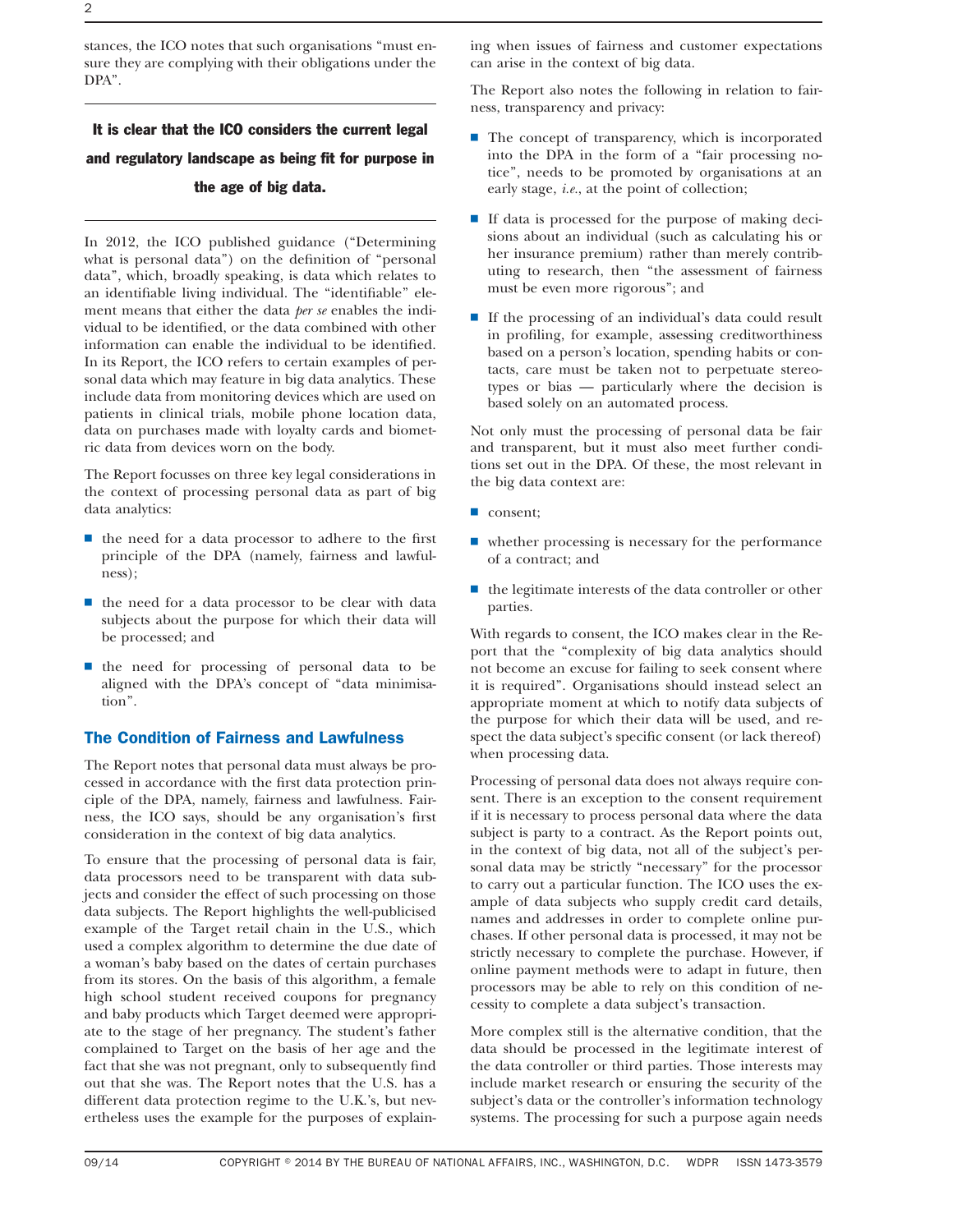to be necessary, and not merely desirable, for the data controller. The interests of the data subject need to be balanced against the controller's legitimate interests, using what the Report calls "a complex assessment involving a number of factors''. Where big data is concerned, there is perhaps an argument to be made that the collection of vast amounts of personal data requires even greater deference to the data subject's privacy, though, as always, this balance has to be struck on a case-by-case basis.

#### The Purpose Limitation

Processing personal data is often carried out with a specific purpose in mind, such as determining the health of, or a treatment plan for, a patient, or allowing companies to see what their customers are buying in order to track stock levels or trends. However, high-value, highvelocity and high-variety information means that organisations could use the data for any number of different purposes, sometimes outside the scope for which that organisation has received the data subject's consent. This ''repurposing'' of data is something which the ICO is particularly keen to ensure takes place within the framework of the DPA.

The second data protection principle under the DPA, the purpose limitation, creates a two-part test:

- $\blacksquare$  first, the purpose for which the data is collected must be specified and lawful; and
- $\blacksquare$  second, if the data is further processed for any other purpose, it must not be incompatible with the original purpose.

One of the key benefits to collecting vast amounts of data is the way in which it enables organisations to realise almost endless (and perhaps initially unpredicted) purposes for which to use that data.

But is this benefit at odds with the purpose limitation?

The ICO considers that it might not be. The Report talks about the purpose limitation as being something more akin to a ''non-incompatibility'' limitation. It refers to the EU Article 29 Data Protection Working Party's April 2013 opinion on purpose limitation $<sup>1</sup>$ , which refers</sup> to "functional separation" as a means of setting safeguards for dealing with big data (*see analysis at WDPR, May 2013, page 4*). So, for example, data which is initially processed for statistical purposes or other research purposes should not be available to support measures or decisions that are taken with regard to the individual data subjects concerned (unless specifically authorised by those data subjects).

The ICO considers that the question of compatibility can be assessed by reference to fairness. It cites the following example: "If information that people have put on social media is going to be used to assess their health risks or their credit worthiness, or to market certain products to them, then unless they are informed of this and asked to give their consent, it is unlikely to be either fair or compatible''.

#### Data Minimisation

It is not just the issue of purpose limitation which appears to sit at odds with big data. The DPA also refers to the concept of ''data minimisation'' in two of its key principles: first, that personal data shall be adequate, relevant and not excessive in relation to the purpose or purposes for which it is processed, and second, that personal data processed for any purpose or purposes shall not be kept for longer than is necessary for that purpose or those purposes. Big data, by contrast, is concerned with the collection of vast quantities of data.

However, the Report states that data minimisation need not be at odds with big data analytics. So long as organisations are able to articulate at the outset why they need to collect and process particular datasets, the collection of big data may be perfectly ''adequate, relevant and not excessive'' in relation to that objective. However, organisations should not leave it until after the collection and processing of personal data to determine whether it has been an ''adequate, relevant and not excessive'' exercise.

#### ''Big data is not a game that is played by different

rules''.

#### ICO Report

With regards to data retention, again the ICO states that big data need not mean excessive retention. In fact, from the research conducted as part of the background to the Report, the ICO did not find any evidence of organisations changing their existing data retention periods solely on the basis that big data analytics were being utilised. The ICO states that, if organisations wish to retain big data for longer than is necessary, they should have considered the reasons for doing so, which can be articulated to the data subjects in question.

#### Anonymisation

The data protection principles in the DPA apply only to personal data and not to fully anonymised data. Therefore, anonymisation can be a tool to help organisations to carry out innovative analytics or storage.

The Report notes that some examples of big data analytics require only anonymised data, such as Telefónica's Smart Steps tool<sup>2</sup>, which tracks crowd movements based on mobile phones linked to its network, or during clinical trials to ensure that patient details are stripped out before the remaining data is used for research purposes.

However, it is important to note that organisations which anonymise data before using it for a particular purpose must take steps to reduce the risk of reidentification. Those steps must be proportionate to the risk. In November 2012, the ICO published an anonymisation code of practice which provides guidance on data anonymisation $3$ .

Notably, the ICO points out in its Report that anonymisation should not be seen as a way to bypass the regulatory burden of the DPA on data processors. Rather, it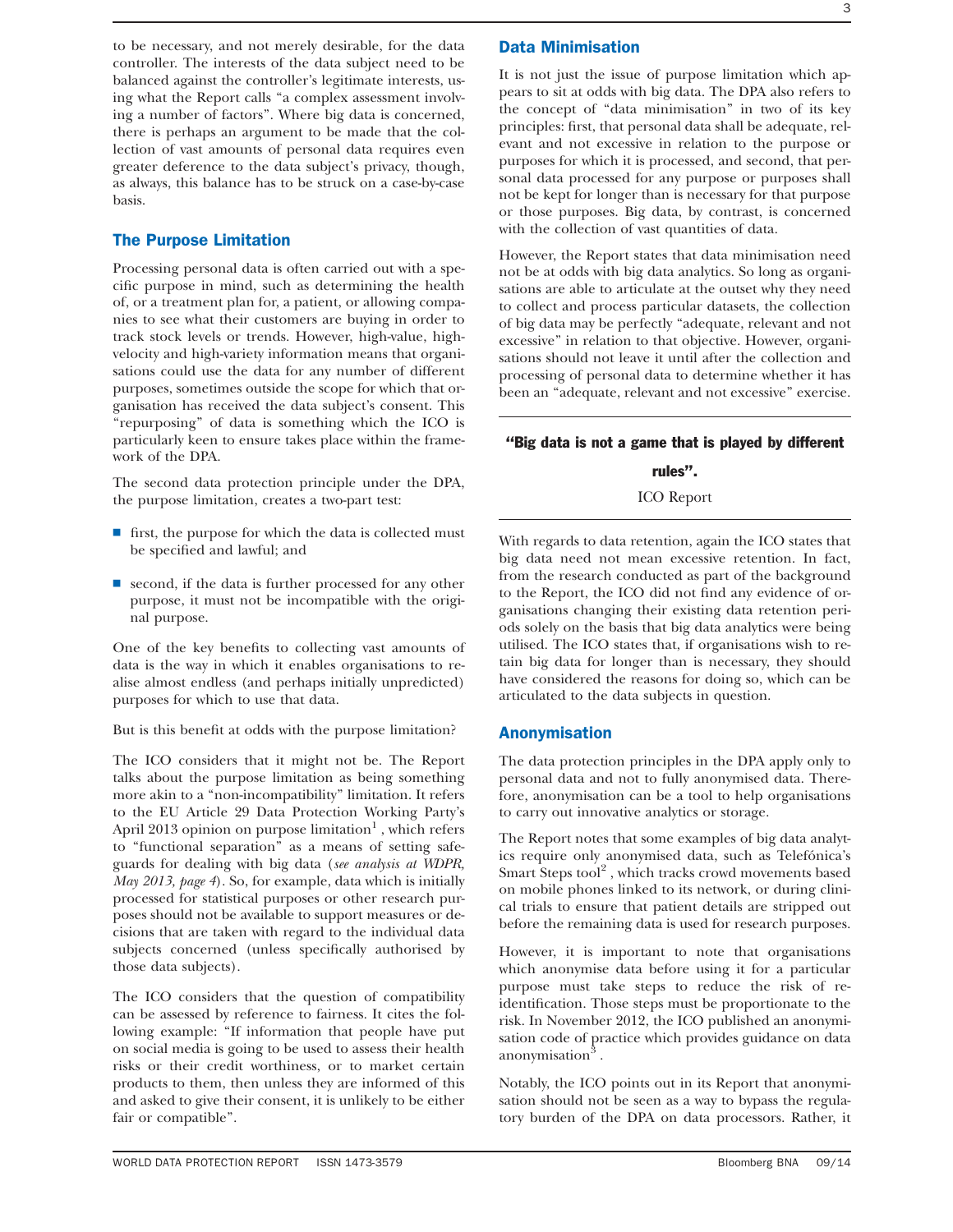4

should be seen as a tool to prevent and mitigate the effects of data and security breaches. As data processors gather more and more information on data subjects, the risk of such breaches and their effects increase considerably. Depending on the nature of the organisation and the use or uses to which it intends to put big data, anonymisation therefore could be a tool worth considering from a risk management perspective.

#### Big Data and the EU Regulation

The Regulation is in draft form and does not currently have legal effect in the EU. Nevertheless, the ICO indicates that certain of its provisions are likely to affect big data analytics. The ICO published a separate detailed report in February 2013 on the likely impact of the proposed Regulation4 (*see analysis at WDPR, March 2013, page 13*).

With regards to the impact of the EU Regulation on big data in particular, the Report notes that its provisions are likely to cover the following points:

- $\blacksquare$  data minimisation and anonymised data;
- $\blacksquare$  an onus on data controllers to justify the processing;
- $\blacksquare$  the need for transparency;
- $\blacksquare$  building in data protection by design and default;
- $\blacksquare$  a shift in the balance of power; and
- $\blacksquare$  a possible extension of data protection duties to organisations outside the EU.

The Regulation also suggests ''a desire to shift the balance of power in favour of the individual by giving them more explicit rights over the processing of their personal data''. In practical terms, this means giving data subjects the right to object to certain processing, and the need to view express consent in the context of the bargaining power which the data subject holds.

#### Advice for Organisations Which Process Big Data

The Report discusses a number of tools that can be utilised in order to ensure that data privacy rights are respected and that data protection principles are complied with when data is processed. One such tool is the use of privacy impact assessments ("PIAs"). These are used to assess whether the processing is fair, and to what extent the individuals whose data is being used are likely to be affected. In February 2014, the ICO published a code of practice giving practical advice on how to conduct PIAs<sup>5</sup> (*see analysis at WDPR, April 2014, page 17*), which is linked to standard risk management methodologies. The Report also discusses the use of privacy by design solutions, which includes measures such as anonymisation techniques, access controls and audit logs, and also data segregation. This approach seeks to find a way to build privacy controls into systems from the outset.

As discussed above, the Report notes the importance of transparency with regards to data collection and data

processing, with particular emphasis on the need for privacy notices. The arguments sometimes given against the use of privacy notices with regards to big data analytics (*e.g.,* that the algorithms used in big data are too difficult to explain in simple terms, *etc.*) are also discussed in some depth and countered.

The Report looks at the approach taken by companies in response to big data, and gives examples of companies that have implemented a framework to deal with the issues which arise from it. Aimia, a company that operates in the customer loyalty sector, has developed its own set of data values, symbolised by the acronym "TACT" — Transparency, Added value, Control and Trust. IBM is another company that has developed its own ethical framework, which takes account of issues such as the reliability of data and the consequences of processing. These companies have developed internal policies using their own initiative (and not just as a result of statutory obligations). Despite this, the Report notes that many of their aspects echo the data protection principles which are contained within the DPA.

#### **Conclusion**

In summing up the Report, and the current approach of the ICO to big data analytics, it is perhaps appropriate to draw on one of the Report's paragraphs:

Our view is that the basic data protection principles already established in UK and EU law are still fit for purpose in the big data world. The view that current data protection principles are not adequate underestimates their inherent flexibility. Applying those principles involves assessing the impact of the processing on individuals and whether it is proportionate to the aim being pursued in any particular case. It is true that the current European data protection law was drawn up in the early days of the internet and it is right to look to update it to take account of how personal data is processed now. However, this does not mean that basic data protection principles are no longer fit for purpose in the big data world, or that a new data protection paradigm is required. Big data is not a game that is played by different rules. (paragraph 130)

It is clear that the ICO considers the current legal and regulatory landscape as being fit for purpose in the age of big data. Therefore, it is important that organisations using big data analytics do so by reference to the data protection principles of the DPA, and perhaps consider mechanisms, and implement policies, by which they can ensure effective compliance in this brave new world.

#### **NOTES**

<sup>1</sup> EU Article 29 Data Protection Working Party, "Opinion 03/2013 on purpose limitation'', available at http://ec.europa.eu/justice/dataprotection/article-29/documentation/opinion-recommendation/ files/2013/wp203\_en.pdf.

 $^{\rm 2}$  See http://dynamicinsights.telefonica.com/488/smart-steps.

<sup>3</sup> U.K. Information Commissioner's Office, "Anonymisation: managing data protection risk code of practice'', available at http:// ico.org.uk/for\_organisations/data\_protection/topic\_guides/~/ media/documents/library/Data\_Protection/Practical\_application/ anonymisation-codev2.pdf.

<sup>4</sup> U.K. Information Commissioner's Office, ''Proposed new EU General Data Protection Regulation: Article-by-article analysis paper'',